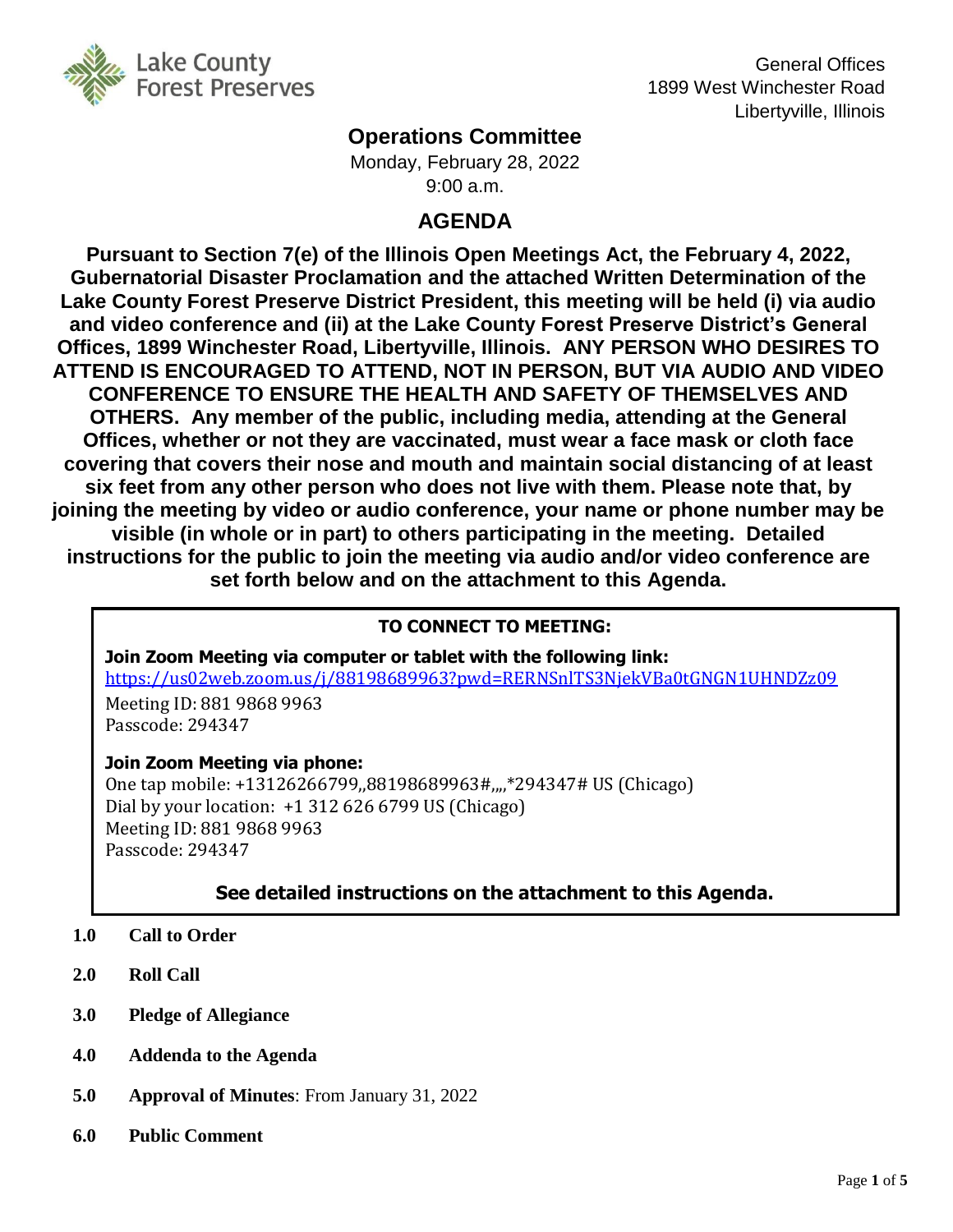#### **7.0 Executive Director Comments**

#### **8.0 Correspondence**

8.1 [COOL Food Pantry Letter](http://www.lcfpd.org/assets/1/28/8.0_COOL_Food_Pantry_Letter.pdf)

#### **9.0 Unfinished Business**

#### **10.0 New Business**

- 10.1 [Recommend approval of a Resolution soliciting offers to purchase the Cramer and Borland](http://www.lcfpd.org/assets/1/28/10.1_CRAMER_AND_BORLAND_CABINS_AT_RYERSON.pdf)  [Cabins](http://www.lcfpd.org/assets/1/28/10.1_CRAMER_AND_BORLAND_CABINS_AT_RYERSON.pdf) at the Edward L. Ryerson Conservation Area.
- 10.2 [Approve and Accept New Donations to the Bess Bower Dunn Museum](http://www.lcfpd.org/assets/1/28/10.2_DUNN_MUSEUM_NEW_DONATIONS.pdf) of Lake County's Collections.
- 10.3 [Recommend approval of an Ordinance approving an interim License Agreement with](http://www.lcfpd.org/assets/1/28/10.3_NATIVE_PLANT_SALE_INTERIM_LICENSE_AGREEMENT_WITH_POSSIBILITY_PLACE_NURSERY.pdf)  [Possibility Place Nursery](http://www.lcfpd.org/assets/1/28/10.3_NATIVE_PLANT_SALE_INTERIM_LICENSE_AGREEMENT_WITH_POSSIBILITY_PLACE_NURSERY.pdf) to provide plants and support services for an online annual Native Plant Sale and authorize either party, by April 1, 2022, to suspend the Five-Year License Agreement.
- 10.4 [Recommend Approval of a Resolution Awarding a Contract for Research Services for a](http://www.lcfpd.org/assets/1/28/10.4_COUNTYWIDE_ATTITUDE___INTEREST_SURVEY_CONTRACT.pdf)  [Countywide Awareness, Attitude, Interest, and Usage Survey](http://www.lcfpd.org/assets/1/28/10.4_COUNTYWIDE_ATTITUDE___INTEREST_SURVEY_CONTRACT.pdf) to aQity Research & Insights, Inc., in the Contract Price of \$39,000.00.
- 10.5 [Recommend approval of Resolution awarding a contract to Revels Turf and Tractor](http://www.lcfpd.org/assets/1/28/10.5_PURCHASE_OF_ONE_EXPRESS_DUAL_4100_REEL_GRINDER.pdf) in the amount of \$37,995.00 for the purchase of one Bernhard Express Dual 4100 reel grinder.
- 10.6 [Recommend approval of a Resolution awarding a contract to Reinders Inc.,](http://www.lcfpd.org/assets/1/28/10.6_PURCHASE_OF_GOLF_COURSE_EQUIPMENT.pdf) in the amount of \$120,342.30 for the purchase two Toro Groundsmaster 3500-D rotary bank mowers and one Toro Greensmaster TriFlex 3300 unit.
- 10.7 [Recommend approval of a Resolution awarding contracts for District-Wide Plant Protectant](http://www.lcfpd.org/assets/1/28/10.7_PLANT_PROTECTANTS_DISTRICT-WIDE.pdf)  [Chemicals](http://www.lcfpd.org/assets/1/28/10.7_PLANT_PROTECTANTS_DISTRICT-WIDE.pdf) to BTSI; Chicagoland Turf; Clesens Inc.; Conserv FS; Nutrien Ag Solutions, Inc.; Pendelton Turf Supply, Inc.; Reinders, Inc.; and VanDiest Supply Company in a total amount not to exceed \$342,900.00.
- 10.8 [Recommend approval of a Resolution awarding Contracts for Invasive Plant Control to](http://www.lcfpd.org/assets/1/28/10.8_INVASIVE_PLANT_CONTROL.pdf) (a) McGinty Brothers, for Cuba Marsh Forest Preserve and Grassy Lake Forest Preserve, in the Contract Price of \$57,070.00; (b) to Native Restoration Services, at Middlefork Savanna Forest Preserve and Fort Sheridan Forest Preserve, in the Contract Price of \$66,107.20; and (c) to Integrated Lakes Management for Teasel Control at several Forest Preserves, in the Contract Price of \$39,960.00.
- 10.9 Approve Change Order No. [1 to the Contract with Northern Illinois University](http://www.lcfpd.org/assets/1/28/10.9__NIU_CHANGE_ORDER_NO._11.pdf) for the Ecological Assessment of District Lands 2019-2021, increasing the Contract Amount by \$34,000.00.
- 10.10 Approve Change Order No. [2 to the Contract with Chicago Botanic Garden](http://www.lcfpd.org/assets/1/28/10.10__CHICAGO_BOTANIC_GARDEN_CHANGE_ORDER.pdf) for the Climate Resilient Seed Collection Project, increasing the Contract Amount by \$7,215.00.
- **11.0 Miscellaneous Business**
- **12.0 Closed Session**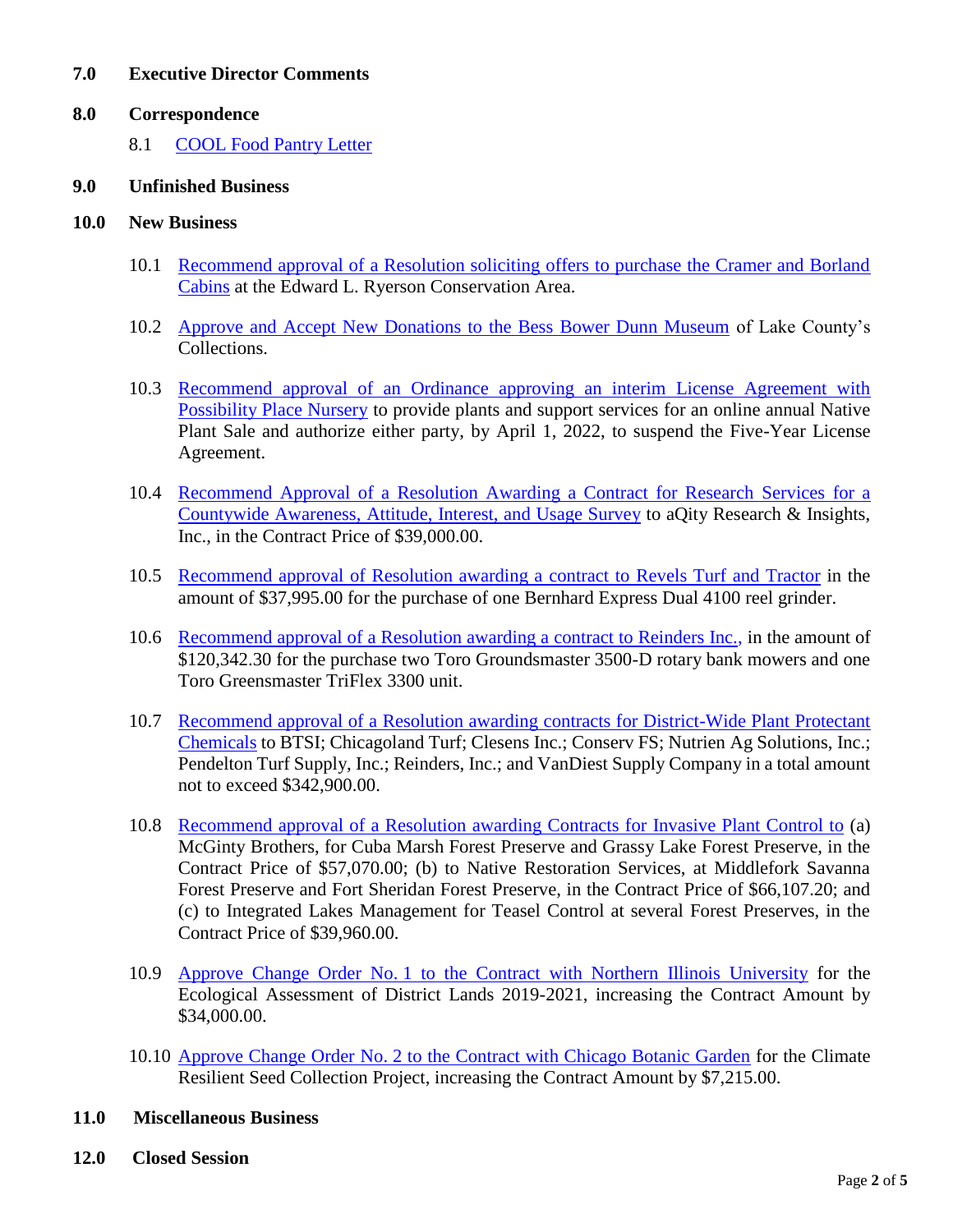**13.0 Potential Action Following Closed Session** 

### **14.0 Adjournment**

The Lake County Forest Preserve District is subject to the requirements of the Americans with Disabilities Act of 1990. Individuals with disabilities who plan to attend this meeting and who require certain accommodations in order to allow them to observe and/or participate in this meeting, or who have questions regarding the accessibility of the meeting or the facilities, are required to contact ADA Coordinator, Mary Kann, at (847) 968-3214 promptly to allow the District to make reasonable accommodations for those persons.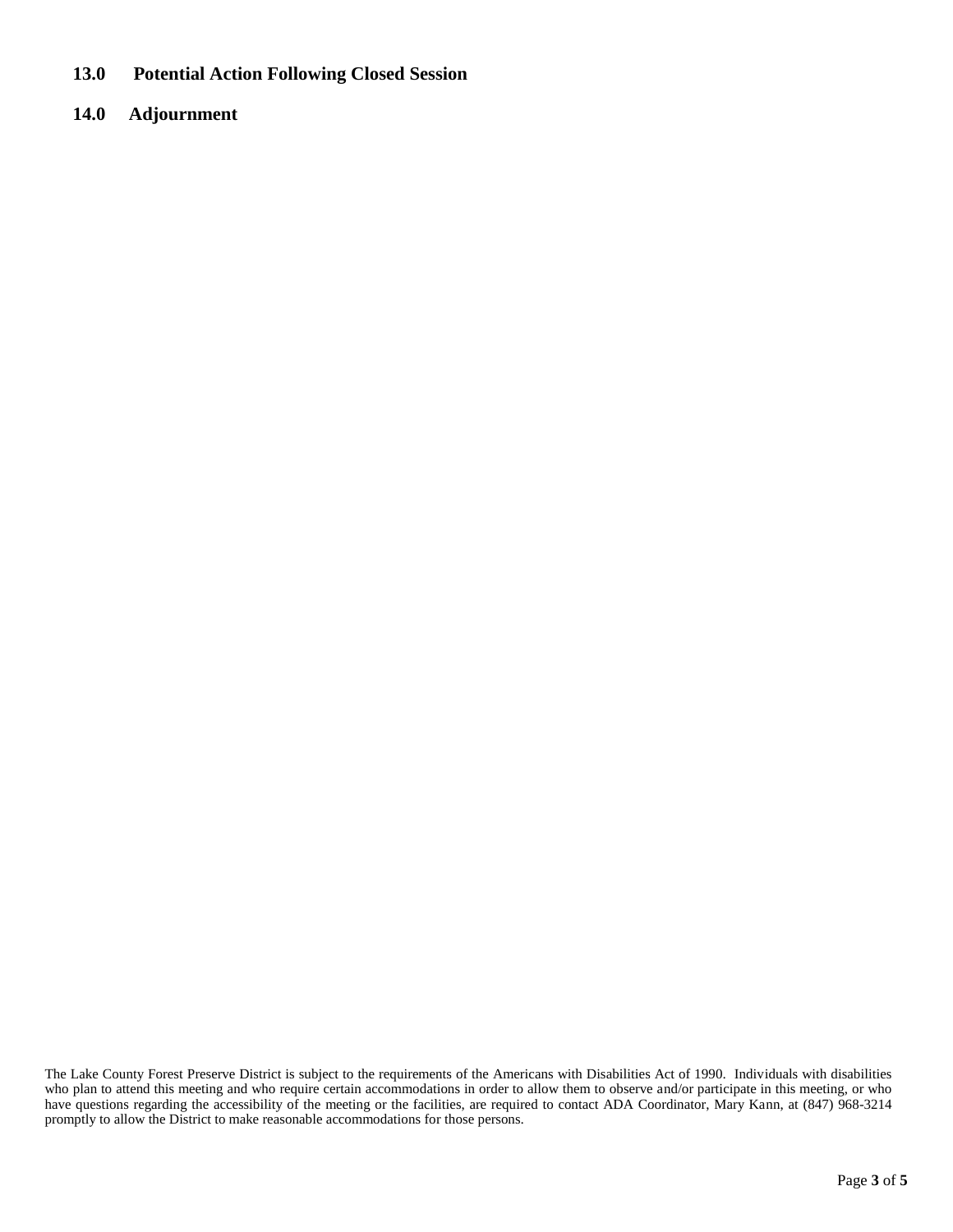

### **DETERMINATION OF NEED FOR MEETINGS OF THE LAKE COUNTY FOREST PRESERVE DISTRICT TO BE HELD BY AUDIO OR VIDEO CONFERENCE**

To: Board of Commissioners Board Secretary Lake County Forest Preserve District

The Governor of the State of Illinois has issued a disaster declaration related to public health concerns because of a disaster as defined in Section 4 of the Illinois Emergency Management Agency Act and all of Lake County is covered by the disaster area. In light of such disaster declaration, pursuant to Section 7(e) of the Open Meetings Act, I hereby determine that:

(i) full in-person meetings of the Lake County Forest Preserve District (the "District") Board of Commissioners (the "Board") and of the Board's committees (the "Committees"), or meetings of the Board and its Committees at the regular meeting location of the Board and its Committees conducted under the other applicable provisions of the Open Meetings Act, are not practical or prudent because of such disaster.

Therefore, during the pendency of the Governor's current declaration of disaster, the meetings of the Board and its Committees will be conducted both (i) by audio or video conference and (ii) at such regular meeting location, which, during the pendency of the Governor's current declaration of disaster, will be 1899 Winchester Road, Libertyville, Illinois, but attendance at such location:

- (a) may be without the physical presence at the regular meeting location of a quorum of the members of the Board and its Committees, and
- (b) must include the presence of at least one of the following: a member of the Board or its Committees, the District's Corporate Counsel, or the District's Executive Director.

Dated as of the 24<sup>th</sup> day of February, 2022

 $\searrow$   $\searrow$   $\searrow$   $\searrow$ 

Angelo D. Kyle, President Lake County Forest Preserve District